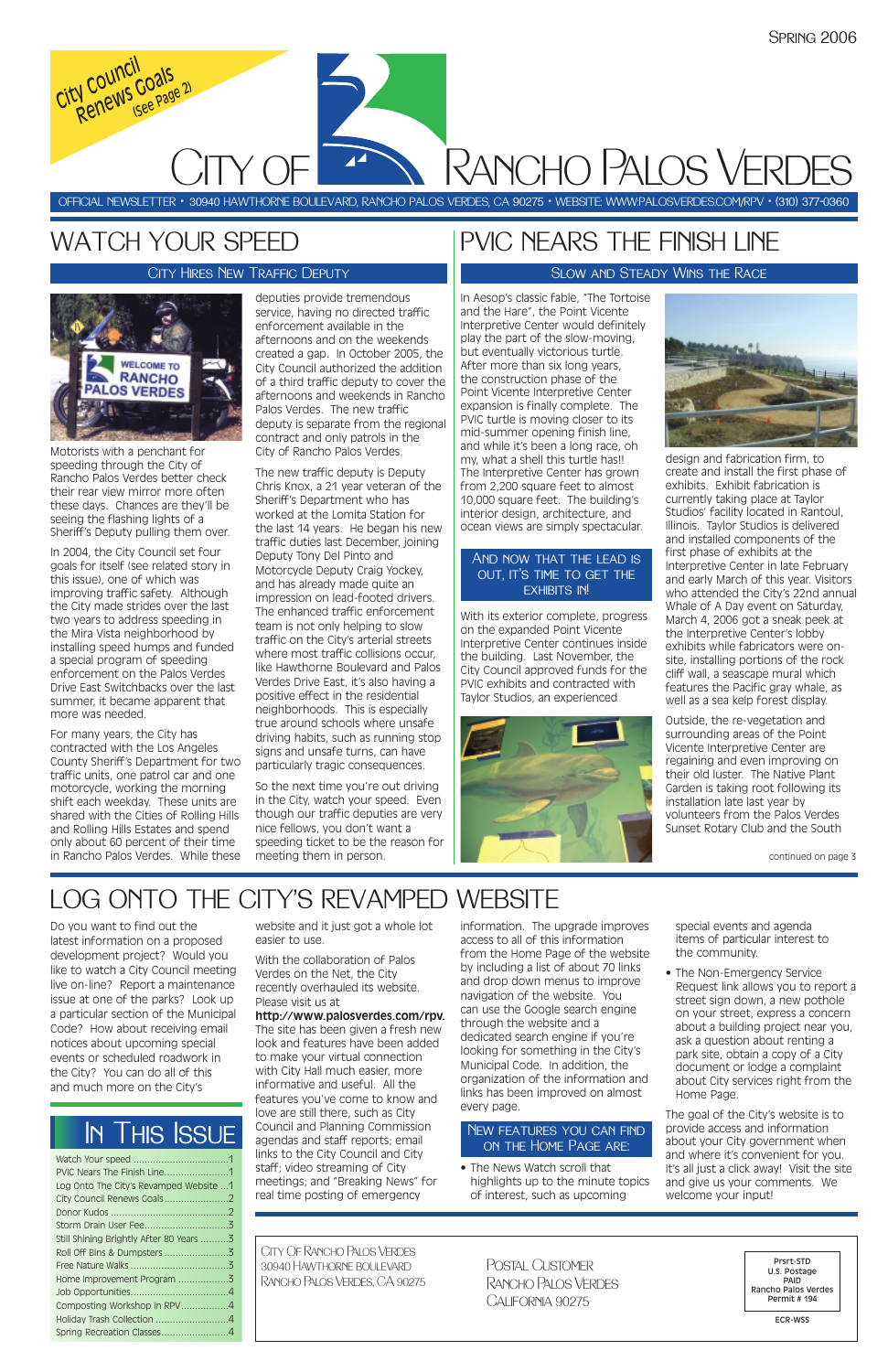## CITY COUNCIL RENEWS GOALS SPRING 2006

Back in January 2004, the City Council and their senior staff met to identify and prioritize goals for the next two years. The result of the daylong effort was the Council establishing a Tactical Plan consisting of four goals: 1) Preparation and funding of an Infrastructure Renewal Plan; 2) Acquisition of the Portuguese Bend Open Space; 3) Development of a plan to Control Speeding in Residential Neighborhoods; and, 4) Adoption of a Master Plan for Open Space, Parks and Recreation. As a result of that planning process and the focused effort that followed, the Council has had considerable success in meeting these goals over the past two years. On February 4, 2006, the City Council and senior staff met to review the progress and agreed that there was still more to be done to bring all four goals to conclusion.

Accordingly, the Council refined each of their 2004 Goals and adopted new follow-up milestones. In addition, the Council added two new goals to their Tactical Plan. The new goals focus on emergency services and preparedness and legislation that would bring the Eastview neighborhoods of our city into the Palos Verdes Peninsula School District. The goals and their milestones are detailed below:

Following the passage of the Storm Drain User Fee last fall, the City will continue to press forward with implementing the Storm Drain Master Plan by lining, repairing and replacing the City's aging storm drain system. As part of the Tactical Plan, Council charged staff with the task of presenting a recommended Storm Drain Spending Plan for FY 06-07 during Budget Workshop to be held this coming April or May. During next year's budget preparation process, staff will present a recommended Five Year Storm Drain Spending Plan, along with a FY 07-08 Storm Drain User Fee Rate Analysis and a recommended rate determination. In 2008, the Public Works Department will begin the process of updating the City's Storm Drain Master Plan, which was last updated in 2004 to incorporate the projects that have been completed by that time and refocus the project priorities.

The City took a giant step towards completing the Portuguese Bend Nature Preserve by purchasing 400 acres in the heart of the preserve from a private developer in December 2005, adding to the 261 acres previously preserved by the



City. During its Tactical Planning Workshop, the Council set its sights on the last major piece of privately owned undeveloped land within the preserve – the 218-acre Upper Filiorum property. The City Council hopes to enter into the purchase agreement with the property owner by June 2006, work closely with the Palos Verdes Peninsula Land Conservancy during the following 18-months to raise the necessary public and private funds and complete the purchase of the property by December 2007.

#### GOAL: ACQUIRE THE UPPER Filiorum Property and

In a parallel effort, the City Council identified the completion of the Natural Communities Conservation Plan (NCCP) as one of its major goals over the next two years. For 2006, specific milestones include approving the final NCCP Subarea Plan, formally dedicating the open space identified in the NCCP to the preserve, placing conservation easements on the land and initiating amendments to the General Plan and Development Code to ensure that all future projects are consistent with the NCCP. The City hopes to complete the Public Use Master Plan (PUMP) for the entire NCCP Preserve and submit it to the resource agencies for approval by September 2008.

In addition to adding a new RPV traffic deputy in December 2005 (see article on page 1), the City Council will also consider including an additional traffic deputy as part of the Regional Law Enforcement Contract as part of the FY 06-07 Budget. The City Council has also asked the Traffic Safety Commission to study and make recommendations on other methods aimed at reducing speeding, and to address the issue of controlling on-street parking in residential neighborhoods. The Commission's report is expected fall 2006, with the goal of implementing additional traffic calming measures and parking controls by spring 2007.

In March 2005, the City Council approved a conceptual plan for Upper Point Vicente Park, including a remodeled City Hall with a new Council Chambers, a new facility for the Palos Verdes Art Center, an outdoor pool, a gymnasium, a village green, an amphitheater, a band shell and trail heads. At the Tactical Workshop, the City Council directed staff to present alternatives at the upcoming FY 06-07 Budget workshop to prepare the Civic Center Master Plan for the site,



focusing on improvements that can be funded with little or no City General funds. The Council's goal is to approve the Master Plan and enter into partnership agreements with public and private agencies to implement the plan by summer 2007. The City Council also renewed its pledge to provide the land for two girls' softball fields at Upper Hesse Park. The Palos Verdes Girls Softball League has been seeking private funding and/or in kind donations for the project since the City Council gave the go ahead in March 2005.

By spring 2006, the City Council will receive a Needs Assessment Report from Los Angeles County regarding fire protection services and law enforcement services needed by the City. The City Council also tasked the Emergency Preparedness Committee to report on staffing,

#### facilities and budget needs to implement an emergency preparedness program for the City, which Council will consider funding as part of the adoption of the FY 06-07 Budget.

Realization of this goal would adjust the boundary of the PVPUD to include the area of RPV know as Eastview. Although state legislation passed in 1999 allowed Eastview residents to send their children to PVPUSD schools, these same residents are unable to vote in PV School Board elections and do not contribute towards payment of the District's bonded indebtedness or parcel tax. Earlier this year, the City Council appointed an Ad Hoc Committee to work with their counterparts at the PVPUSD and Los Angeles Unified School District to work out a solution.

### GOAL: Implement the Storm Drain Master Plan

### Complete the NCCP

### GOAL: Reduce Speeding and Control Parking in Residential Neighborhoods

### GOAL: Prepare an ActiveRecreation Plan and a CivicCenter Master Plan

### GOAL: Improve Emergency Services and Preparedness

### GOAL: Bring Eastview into the Palos Verdes Peninsula Unified School District

## **Donations for**

#### **Founders Park Dedication:**

- \$250 from West Coast Arborists, Inc.
- \$200 from Easy Roll Off Services
- \$150 from Stock Construction, Inc.
- \$100 from A.J.N. Company, Inc.
- \$100 from Felines & Flowers by
- Sande
- \$100 from Frances P. Stammreich
- \$100 from George Bender Plumbing
- \$100 from Jean Longacre
- \$100 from Rolling Hills Nursery, Inc.
- \$100 from Steven T. Kuykendall & Associates
- \$100 from The Katherman Company
- \$100 from Torrentera Landscape
- Floral arrangements donated by Sande Ishibashi
- P.V. stone pedestal donated by

Trump National for Founders Park plaque

#### **Donations for Breakfast With Santa 2005:**

- Breakfast food items from Bristol Farms
- Santa's sleigh ride from Fire Station #106, L.A. County Fire District
- Coffee from Starbucks
- Bagels from Noah's Bagels
- \$50 gift certificate from Pavilions
- \$25 gift certificate from Ralph's Supermarket
- Dry cleaning services from Seven Seas Cleaners
- Six cases of cookies from Trader Joe's
- \$100 gift certificate from Whole Foods

## **Donations for**

- **2006 July 4th Celebration:** • \$200 from Sun Shower Body Care
- \$100 from A.J.N. Co. Inc.
- \$100 from Sande Ishibashi
- \$100 from Steven T. Kuykendall & Associates
- \$100 from Ingrid C. Spasser
- \$100 from Tseng Yao Sun

#### **Donations for REACH Program:**

- \$3000 from Kiwanis Club of Rolling Hills Estates
- \$20 from Kathy Rippo
- \$30 from Sandra London

#### **Donations for PVIC Whale Walk:**

- \$1000 from Aileen & Richard Bevans
- \$1000 from Jerry Johnson
- \$1000 from Clyde B. Lambert
- 
- \$1000 from George Neuner & Helen Gorey
- \$1000 from Kenneth & Betty Riedman
- \$1000 from Catherine & George Shweiri
- \$1000 from Yvetta & Richard Williams

#### **Donations for PVIC Whale Walk II:**

• \$2500 from Moon Hee Chang

#### **Donations for PVIC:**

- \$100 from the Palos Verdes Senior Citizens Club
- Marineland memorabilia from Lorri Weber Aiello
- Marineland photo album from Jeanne Anne Britton in honor of her son, Bill Britton
- Ten posters of whale-related information from Dr. Edward Mitchell
- Bowhead baleen plates from Anne Samuelson Williams and John Williams

## DONOR KUDOS

The City's Gifts for Parks program, established in 1982, provides a means by which interested individuals, organizations, and/or businesses may contribute funds, merchandise or labor for the enhancement of the City's Recreation and Parks facilities and programs. The City of Rancho Palos Verdes thanks the following individuals and businesses for their generous contributions.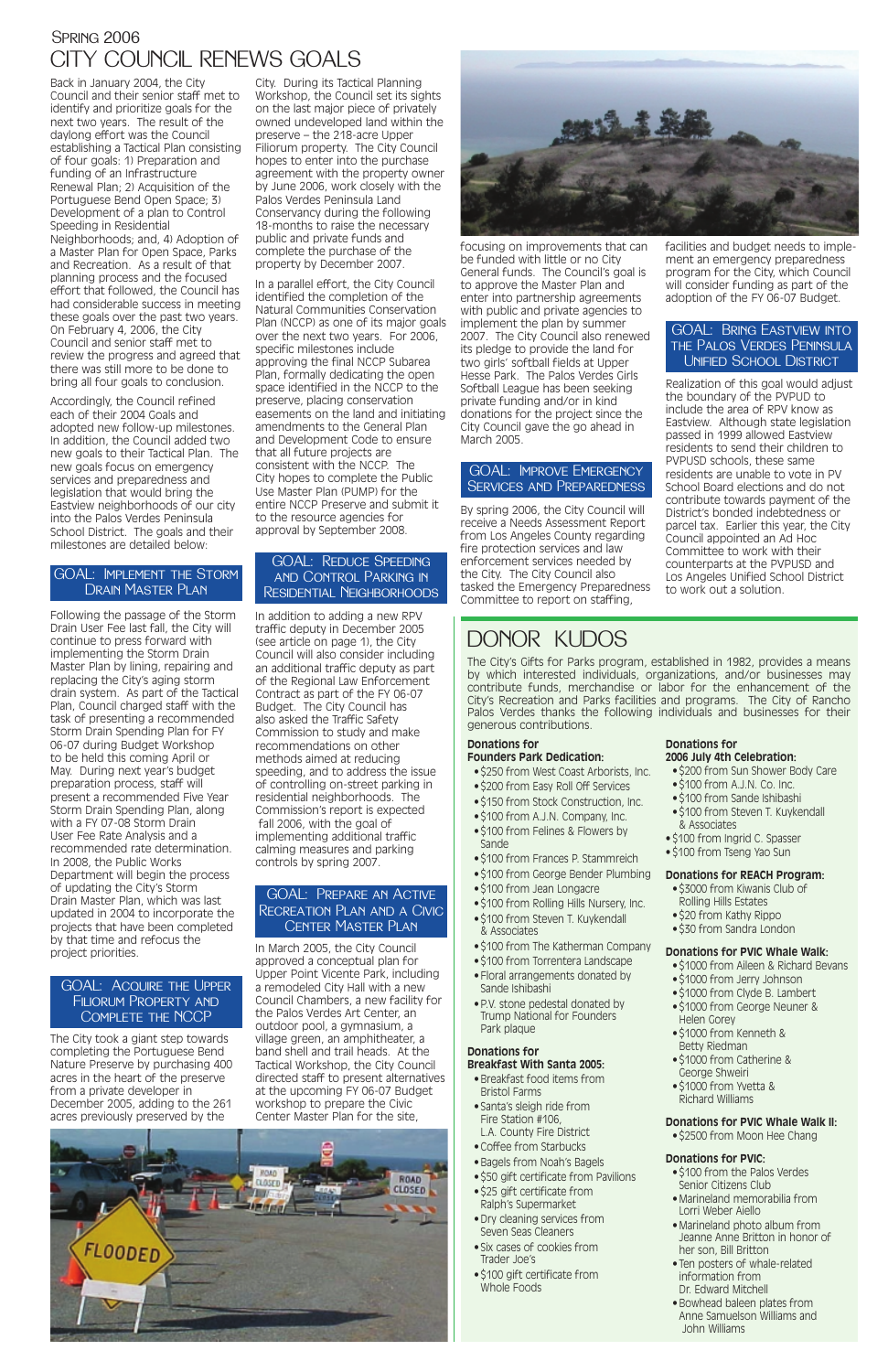Let the Los Serenos de Point Vicente docents help you discover the natural beauty and wonder of the Palos Verdes Peninsula. Come join us on a guided tour of the bluff-top trails at Trump National Golf Club or explore the tide pools at Abalone Cove Beach. All walks are free to the public and no reservations are required. Walks are cancelled by rain.

The walk begins at the public parking lot at the end of La Rotonda Drive off of Palos Verdes Drive South. The walk takes place on paved, gently sloping trails along the bluff edge and though the habitat corridor. Docents will provide information about the area's history, geology, marine ecology and native habitat. Participants should wear comfortable walking shoes and a hat, and bring a small bottle of water. The walk lasts approximately two hours. Tours are scheduled as follows:

| March 26      | 3:00 p.m.              |
|---------------|------------------------|
| April 23      | 3:00 p.m.              |
| <b>May 28</b> | 3:00 p.m.              |
|               |                        |
|               | September 24 3:00 p.m. |

The walk begins in the parking lot at Abalone Cove Shoreline Park. The parking fee will be waived for those attending the public walks. Docents will talk about the underwater plants and animals living in the intertidal zone. No plants or animals may be

removed from this area, as it is a State Ecological Preserve. Participants should wear sturdy, non-slip walking shoes suitable for walking down a slope and across uneven rocks and a cobble-strewn beach. Be aware that shoes may get wet. A hat and bottle of water are also recommended. This walk lasts about two hours. Tide pool walks are scheduled as follows:

|                 | Saturday March 25 | $11:30$ a.m. |
|-----------------|-------------------|--------------|
| Sunday April 23 |                   | $11:30$ a.m. |
| Sunday          | May 21            | $10:00$ a.m. |

The docents of Los Serenos de Point Vicente are trained City volunteers that lead nature and tide pool tours at several locales in the City, and will soon be providing museum tours at the expanded Point Vicente Interpretive Center. Docents receive extensive training on the natural and cultural history of the Palos Verdes Peninsula, with emphasis on surrounding marine and terrestrial habitats. For more information about becoming a docent, or to schedule a hike for your organization or group, please call (310) 544-5264 or visit the City's website at www.palosverdes.com/rpv.



Being a homeowner comes with certain responsibilities and maintaining the appearance of your home is one of the biggest. The effect of even one neglected house can have a large impact on the overall look of a neighborhood. Foregoing needed repairs can also create an unsafe or unhealthy living environment for the occupants. Unfortunately, not all homeowners are in a position to complete those repairs as needed.

To assist homeowners, the City of Rancho Palos Verdes' Home Improvement Program provides assistance to low and moderateincome residents in the form of a non-repayment grant up to \$5,000 and/or a deferred zero interest (0%)

loan of up to a maximum of

## PVIC NEARS THE FINISH LINE continued from page 1

\$10,000. The loan is payable upon the sale of the home, transfer of title, or if the home is refinanced.

To be eligible for a grant and/or loan, you must be the owner and occupant of a single family detached dwelling, be a resident of the City of Rancho Palos Verdes, and meet certain income requirements. Persons whose income is less than \$36,700 for a one-person household and \$41,900 for a two-person household are eligible.

For income limits of larger households, a list of eligible improvements, additional information or an application, contact Esther Portillo, Program Consultant in the Public Works Department on Wednesdays at (310) 544-5252.

## HOME IMPROVEMENT PROGRAM

### Grant and Deferred Loans

Rancho Palos Verdes needs to spend more than \$25 million to repair our deteriorating storm drain system, according to an independent engineering analysis completed in early 2005. During the summer of 2005, property owners were asked to vote on a proposed storm drain user fee to finance the repairs. The mail ballot election concluded on August 30, 2005 and the fee was approved by a close margin of approximately 1% between ballots cast for the proposed fee and those cast against. The first fee payment will be collected with the property tax installment due December 10, 2006.

In connection with the approved fee, the City Council established a Storm Drain User Fee Assistance Program and a Storm Drain User Fee Appeal Process to help tailor the fee to individual property owners' circumstances.

The City will reimburse 50% of the fee to eligible property owners with gross income under \$35,000. Property owners must have a combined gross income of under \$35,000 for the 2005 tax year to be

eligible. To substantiate eligibility for FY2006-07, all property owners of record are required to submit a complete copy of their 2005 Federal Tax Return(s) along with a complete application form before December 31, 2007. Although the City will begin accepting applications in early 2006, reimbursements will be processed beginning in October of 2006. An application can be obtained at City Hall or via the Finance Department's section of the City's Website.

If a property owner disagrees with the calculation of his or her fee, the City's calculation may be appealed. The appeal may be based on either the parcel size or the impervious percentage used to calculate the fee. Staff will accept appeal applications on a continual basis. The fee will first appear on FY2006-07 property tax bills. Fee adjustments resulting from appeal applications received through June 30, 2006 will be reflected on FY2006-07 property tax bills. An application can be obtained at City Hall or via the Finance Department's section of the City's Website.

## STILL SHINING BRIGHTLY AFTER 80 YEARS



## STORM DRAIN USER FEE

### City Offers Assistance and Appeal Procedure

The City has several authorized commercial haulers that provide small and large roll off bins/ dumpsters for your construction, demolition and remodeling waste disposal. These haulers have the General Liability Insurance, Workers Compensation, and valid City business license required by the City. Additionally, they provide the City with disposal and recycling reports, in order to help the City meet State mandated recycling goals. These haulers are encouraged to recycle inert and recyclable material as much as possible. The more they recycle, the better it is for the City and the environment. The City has a number of authorized haulers to choose from. Feel free to contact any of the companies and ask for the best price, service, delivery time and date. Prices are open and competitive. The City does not regulate the prices. If your contractor or friends recommend any other roll-off company not listed below, do not hire them. They are not authorized to work in the City. Illegal roll off activity is prohibited by the City and may be subject to fines pursuant to Rancho Palos Verdes Municipal Code § 8.20.265.

### **The authorized companies (in alphabetic order) are:**

ADVANCED WASTE SYSTEMS (310) 322-4614

BFI/ALLIED WASTE (888) 742-5234

CALMET SERVICES

## FREE NATURE WALKS

(562) 869-0901

CALIFORNIA WASTE SYSTEMS (CWS) (310) 538-5998

CONSOLIDATED DISPOSAL SERVICES (562) 663-3443

EASY ROLL OFF SERVICES (562) 432-6211

EDCO DISPOSAL CORP (800) 40 rubbish or (800) 407-8224

JJK ROLLOFFS (310) 539-2382

S & H DISPOSAL (310) 679-2905

UNITED PACIFIC WASTE (562) 699-7600

UNIVERSAL WASTE SYSTEMS (UWS) (800) 631-7016

WASTE MANAGEMENT (800) 774-0222 or (310) 830-7100

WEST COAST ROLLOFF (310) 532-6732

## ROLL OFF BINS AND DUMPSTERS

### Fee Assistance Program

### Filing an Appeal

### Trump National Golf Club

### Abalone Cove Beach

Coast Chapter of the California Native Plant Society. The first set of 120 brass whale-shaped plaques with personalized inscriptions have



been set in place on the Center's front patio. These beautiful whales are part of the front entrance exhibit depicting the gray whales' annual migration path that follows the coastline from the Arctic Seas to the lagoons of Baja California.

Visitors who just can't wait for the Interpretive Center's reopening can see models of a few of the exhibits at the PVIC Visitors' Annex located on the grounds of PVIC. Individuals interested in volunteering as a Los Serenos docent or making a donation to the museum can call the City of Rancho Palos Verdes' Recreation & Parks Department at (310) 544-5260 for more information.

The Point Vicente Lighthouse began operation on May 1, 1926. *(photo by Ed Shea)*